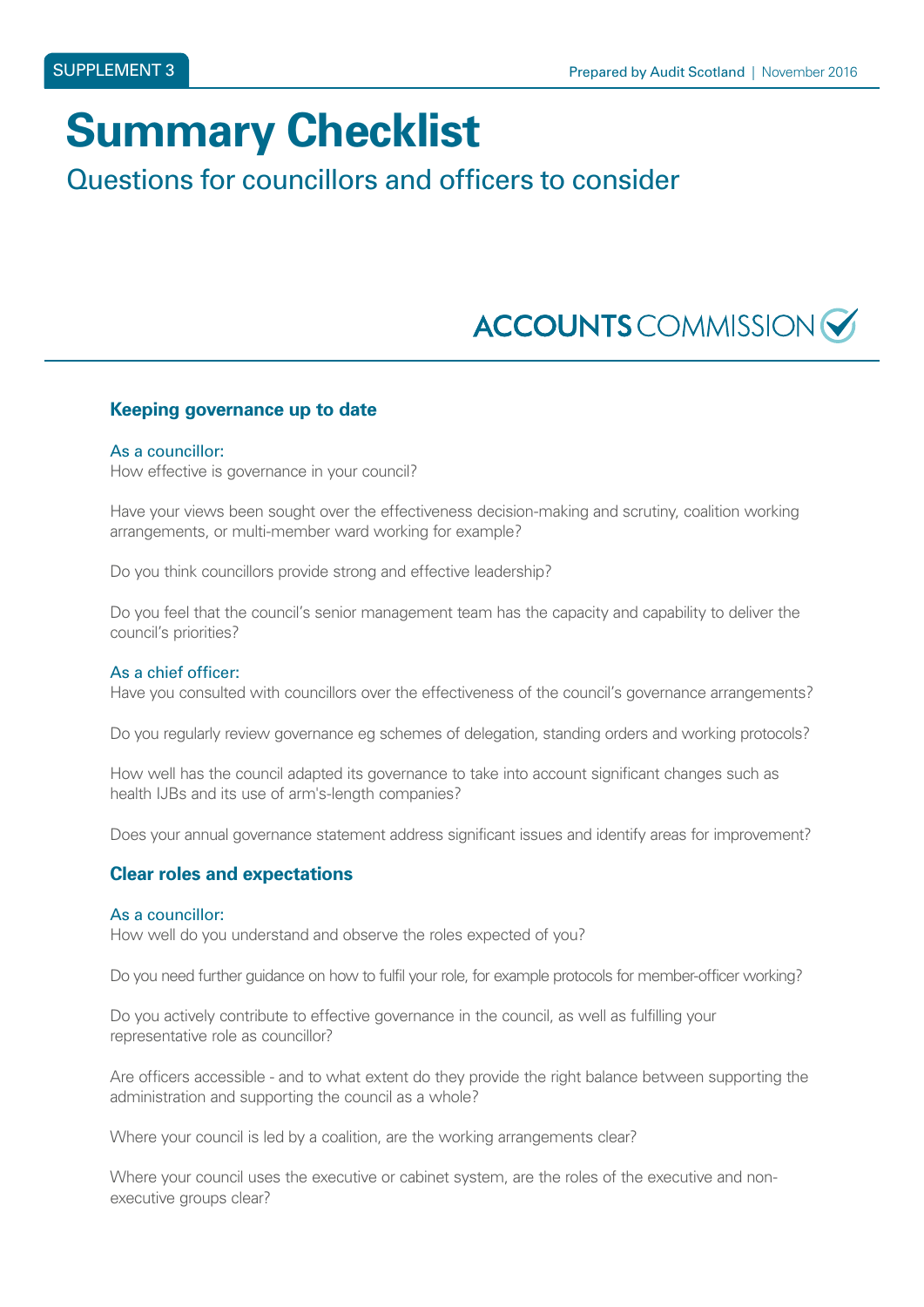#### As a chief officer:

Do you feel you provide the right balance between supporting the administration and supporting the council as a whole?

Have you reviewed the council's governance documents including schemes of delegation, guidelines and protocols to ensure they are clear and easily understood?

Do you think all councillors are clear on their roles and have the necessary skills, and have you taken steps to support them?

#### **Effective scrutiny**

#### As a councillor:

How open is your council to scrutiny – is scrutiny encouraged as a means to improve services and make better decisions?

Have you received training and support in your scrutiny role?

Do you actively engage in scrutiny and ask constructive and challenging questions?

Do you feel able to ask candid questions, for example about risks?

To what extent does scrutiny take into account service user and community views?

Are the chairs of the audit and scrutiny committees sufficiently independent?

Do you get sufficient information to make balanced decisions, for example on the best options for delivering services?

Does your councils scheme of special responsibility allowances reflect the importance of the scrutiny and audit functions?

#### As a chief officer:

Do you periodically review the effectiveness of scrutiny - including it's impact on decision-making?

Are effective scrutiny and audit arrangements in place for services delivered through local partnerships or arm's-length bodies?

Do you provide councillors with comprehensive information on services, costs and risks?

Have you taken measures to engage service users and communities in scrutiny?

#### **Partnerships and arm's-length bodies**

#### As a councillor:

Do you think the governance arrangements for local partnerships, the health IJB, and the council's arms-length bodies are clear and fit for purpose?

Do you have the necessary skills and abilities to undertake your role?

Do you receive support and training on your roles and responsibilities in relation to any partnership or arms-length body that you sit on?

Does your training specifically cover your legal responsibilities as a member or trustee in relation to the company or charitable trust that you are a member of?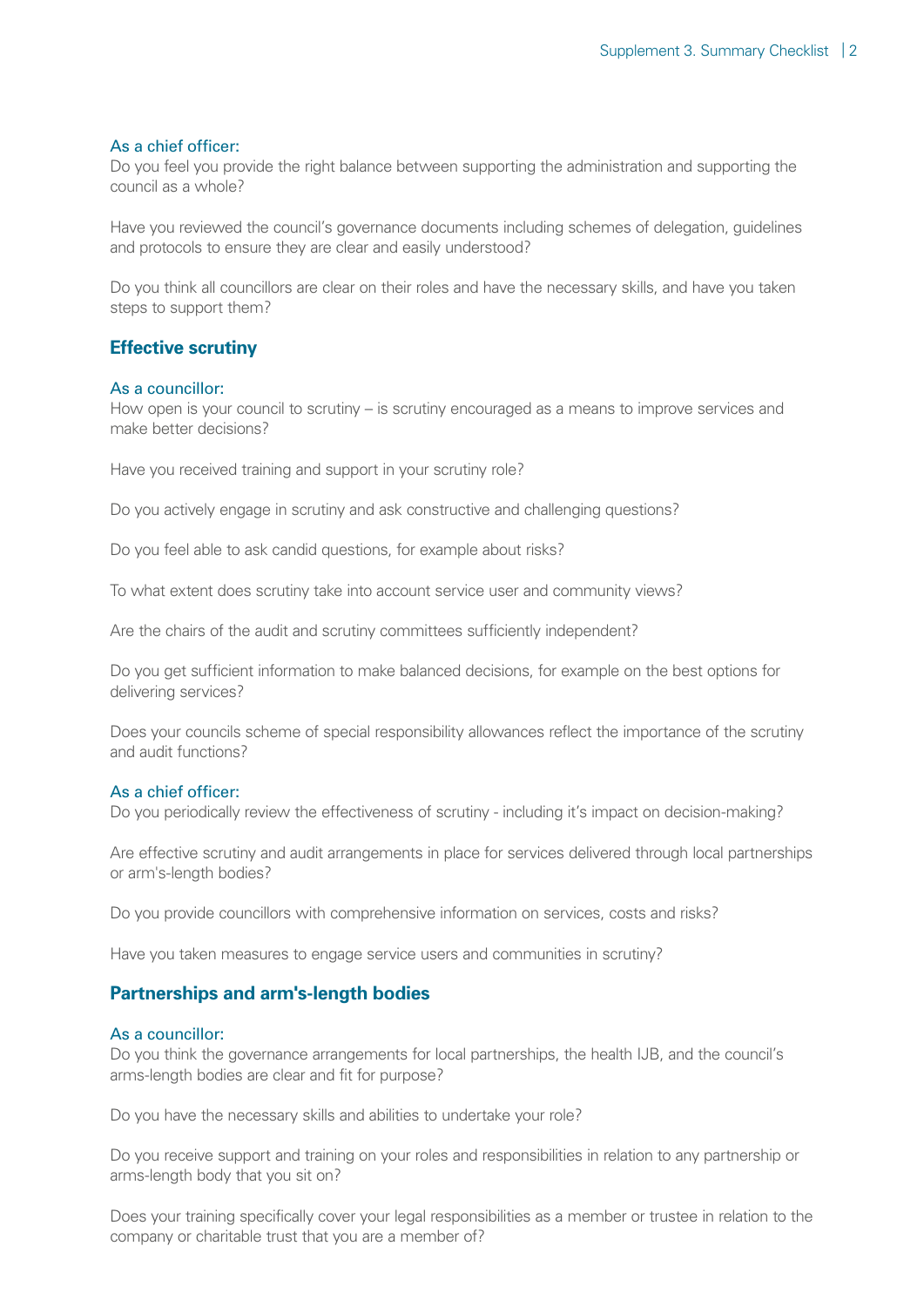Do you make a strong contribution through your attendance and engagement at board meetings?

Are the different aspects of the role clear eg providing strategic direction, scrutiny, audit, and representing the council or community?

Is the performance of the local body or partnership sufficiently monitored and reported to council?

Does the IJB have a common culture and purpose – is there a clear vision for improving care?

#### As a chief officer:

Does your council provide sufficient training and support to councillors in their roles on local partnerships and boards?

Does the council understand and observe the Following the Public Pound guidance? (eg setting clear criteria for funding, audit access, and monitoring)

Does the council have a clear rationale for council representatives having a role on outside bodies and partnerships?

Are you satisfied with the governance of the IJB including how its decisions are reported to the council?

#### **The role of Statutory officers**

#### As a councillor:

Do you understand the roles of statutory officers, and do you have confidence in their abilities and contribution? (eg monitoring officer, chief social work officer, chief finance officer)

Have you received sufficient training on the roles and responsibilities of statutory officers?

Do you/your committee understand how and when to consult with statutory officers?

#### As a statutory officer:

Do you have sufficient influence to ensure the council operates effectively?

Are you seen to be accessible in the support that you provide throughout the council?

Do you have a constructive relationship with the senior management team?

Are your views sought, and do you provide advice and direction to councillors and senior officials?

Are the responsibilities of the statutory officer roles adequately set out in the council's governance documents?

#### **Conduct and working relationships**

#### As a councillor:

To what extent do you think councillors work constructively together and show mutual trust and respect?

Is there a culture of trust and openness between councillors and chief officers?

Are you made aware of the behaviours and conduct expected of you?

Are cross party or group meetings and member-to-officer working groups used and do they work well?